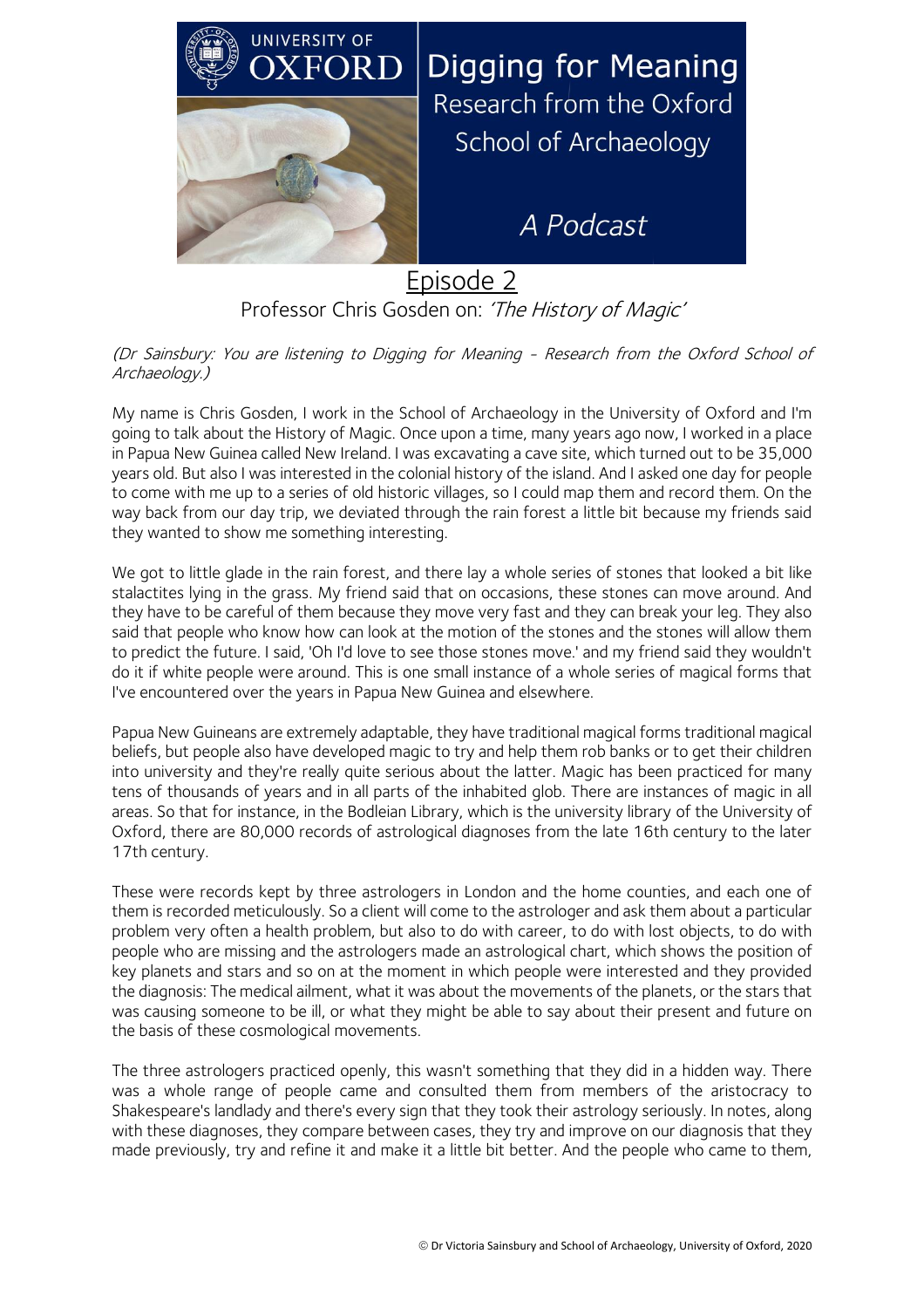there are 80,000 observations, as I mentioned, 60,000 people, so a number of different people came more than once.

Astrology is practiced through to the present, there are now a great range of apps, you can get to tell you about the influence of heavenly bodies on your life and we know that astrology through historical records and archaeology goes back to ancient Mesopotamia, over five and a half thousand years ago. And there are archaeological instances, which might indicate that people were recording things like the phases of the moon up to 40,000 years ago. These two instances, the movement of the stones, and astrology, can stand for many, many magical practices around the world and magic forms an extremely important part of human life, past and present, but has been relatively ignored.

My definition of magic, one of the first things that people ask about magic is what is it, my definition of human magic is that it's human participation in the universe. People feel that they are open to the universe, either through the astrological bodies influencing them or they are able to read the world in various ways, as in the motion of the stones in Papua New Guinea. Magic co-exists has done for a very long time with both religion and science. Religion is obviously a belief in a single God or more often, many gods and science is slightly more recent, but encourages us to stand back from the universe to take a more objective view of the universe and its forces to understand it in an abstract way, often in order to be able to influence or alter the shape of the world.

Each of these three practices magic religion and science, I would argue, form what can be seen as a triple helix along the lines of the genetic double helix. They are three strands of human behavior, which are interlinked and interlocks and each are important aspects of human life. And whereas the histories of religion and the histories of science have been extremely well explored, the history of magic has been much less so and people tend to think of magic as something that is or should be dying out, that's only practiced by the ill educated the ignorance people in parts of the world where they're cut off from the mainstream of human history. I think all those notions are both objectionable and wrong. People in the present in the Western world, over 75% of people surveyed in places like Europe, and the states say that they have some form of magical belief and of course, many of us believe in religion, and pretty well, everyone in various ways believes in science. So it's not a question that you have to choose one of these beliefs and practices over the other two. That they all coexist, and that each does rather different things. Magic gives us a sense of kinship and oneness with the universe, religion, a sense of transcendence and awe, through belief in some sort of superior being or beings and science emphasizes the importance of reason and our ability to understand the world and abstract and theoretical manner.

What I've tried to do in a recent book, which I've called the History of Magic, is explore these various different histories, and just as science and religion are culturally and historically embedded, so is magic. So there are many, many forms of magic around my central definition of 'participation', and magic is being constantly invented and then reinvented. What I've attempted to do in the book is to survey the last 40,000 years or so, looking at various different magical instances and something of the cultural background from which they came.

The earliest object that I talk about is the so called Lion Man from Stadel Cave in Germany, which is little ivory figure, it's made from mammoth ivory, not from elephant ivory, and this ivory tusk was carved into the form of a human figure with recognizable arms and male genitalia, but also the head of a lion. Now, it's hard to know, impossible to know what people were doing 40,000 years ago, but one possibility is that this object was seen to combine the capacities of humans, lions and mammoths all in the one object, and could be used to mobilize some of the physical power of the lion and the mammoth as well as some of the attributes of the human being.

And one of the great things about magic is that it tends to break down what we might otherwise see as divisions between species. So it's a non-linean view of the world. So rather later instance, recovered from archaeology, is at the site of Star Carr in Yorkshire in the United Kingdom. At the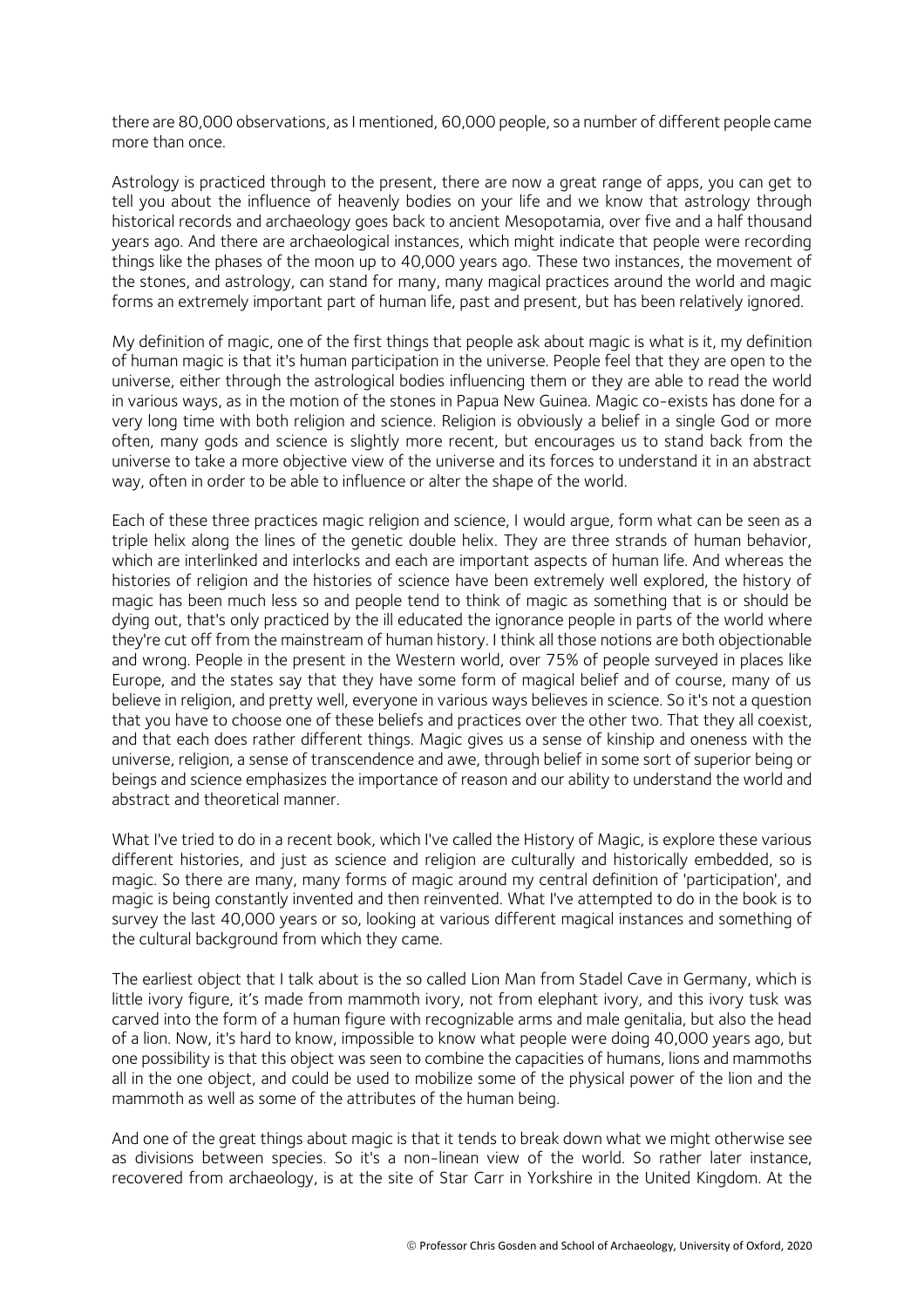edge of a lak, there are people living there in the so-called Mesolithic period, that period before farming had started, and they left behind a whole series of traces of structures and stone tools and animal bones and so on. But including in these are a series of deer frontlets, the front part of our deer skull together with the horns, and these had holes bored in them, and it appears that people wore them on their own heads, possibly breaking down the distinctions that we might normally see between people and deer. And it's been said for instance, that may be, this was part of a hunting magic where people imitated deer and were able to get control over them, but it might be that deer are in some way totemic or important to the group as a whole, and by putting these deer frontlets on their heads, people weren't imitating deer but in some way they were becoming deer.

And we definitely know that from Siberia present day Eastern Russia that there are a whole series of shamanistic practices, practices by shamans, which have been going on for the last several thousand years. And from historical records, ethnographic records of shaman, we know that in these cases, at least shaman can become animals, often powerful animals like bear and by inhabiting the soul of a bear, they are also able to travel into the spirit world, and there in the spirit world, all the powers of the universe are laid out. So that the good things that happen to people but more particularly the bad things that happen to people- disease, disease to reindeer, animal from which people live the incursion of outsiders, such as Russian settlers taking their land- all of these things to indigenous Siberian groups are seen to have some sort of spiritual basis, some sort of spiritual origin, and therefore to make people well, again, to make the reindeer well, again, it's necessary to travel to the spirit world to negotiate, to intercede with the spirits in order to try and put things right. And this is an extraordinarily risky procedure. Not everyone, only people with the right personal characteristics and training can think about doing that. And occasionally, of course, people who enter the spirit world get stuck there and are unable to come back again. And in our terms, they would then die or possibly go mad. Whereas an effective shaman has the power to enter that world but also then to come back relatively unscathed. So in these shamanistic practices, people are again blurring the boundaries between human and non-human, the spirits; the world in which we inhabit now on the world beyond the world of the spirits, which in some ways more powerful.

In many cultural instances, the ancestors are extraordinarily important. So we know from Shang Dynasty China Bronze Age China, roughly between around 1600 and 1000 BC. We know in Shang Dynasty China that people attempted divination in order to speak to their ancestors and from the Shang onwards, people developed extremely sophisticated forms of divination by which you take either the shoulder blade of an ox or the under shell of a turtle, and on that you would write a question which could receive a 'yes' or 'no' answer. Will the Queen give birth to a boy? Will we beat a particular set of enemies? Will the harvest be good? And then the diviner would apply the Bronze Age equivalent of a red hot poker to the scapular or shell and it would crack on the sound that it made a 'bu' sound would be the sound, the voice of the ancestor coming through, and the shape of the crack would tell you the answer to your question either 'yes' or 'no': the Queen will have a boy, yes.

So people expended a lot of effort in interceding with the ancestors. And we know, from preservation of Shang tombs, we know of particular ancestors. So there's a queen of the Shang called Fu Hao whose tomb was excavated intact, and she had a whole series of bronze ritual vessels in her tomb, as well as the bodies of her attendants who'd attended her in life. People in the then living world communicated with Fu Hao, in her spirit world after she died, but she in turn in the spirit world was set up to feast her ancestors, so that she would attempt to intercede with earlier generations of ancestors and we can think of a whole sort of stratigraphy of ancestral connections with previous generations talking to even earlier generations. And once again, the spirits, the ancestors, were able to influence and affect the lives of the living and in turn the prestige of the ancestors, how well they were thought of, depends on how well they were able to intercede with even older ancestral powers and maintain the wellbeing of their living descendants.

And in many parts of Africa, ancestral spirits of various kinds are extremely important and people will question spirits through divination, they will set up statues, which to us might seem representations